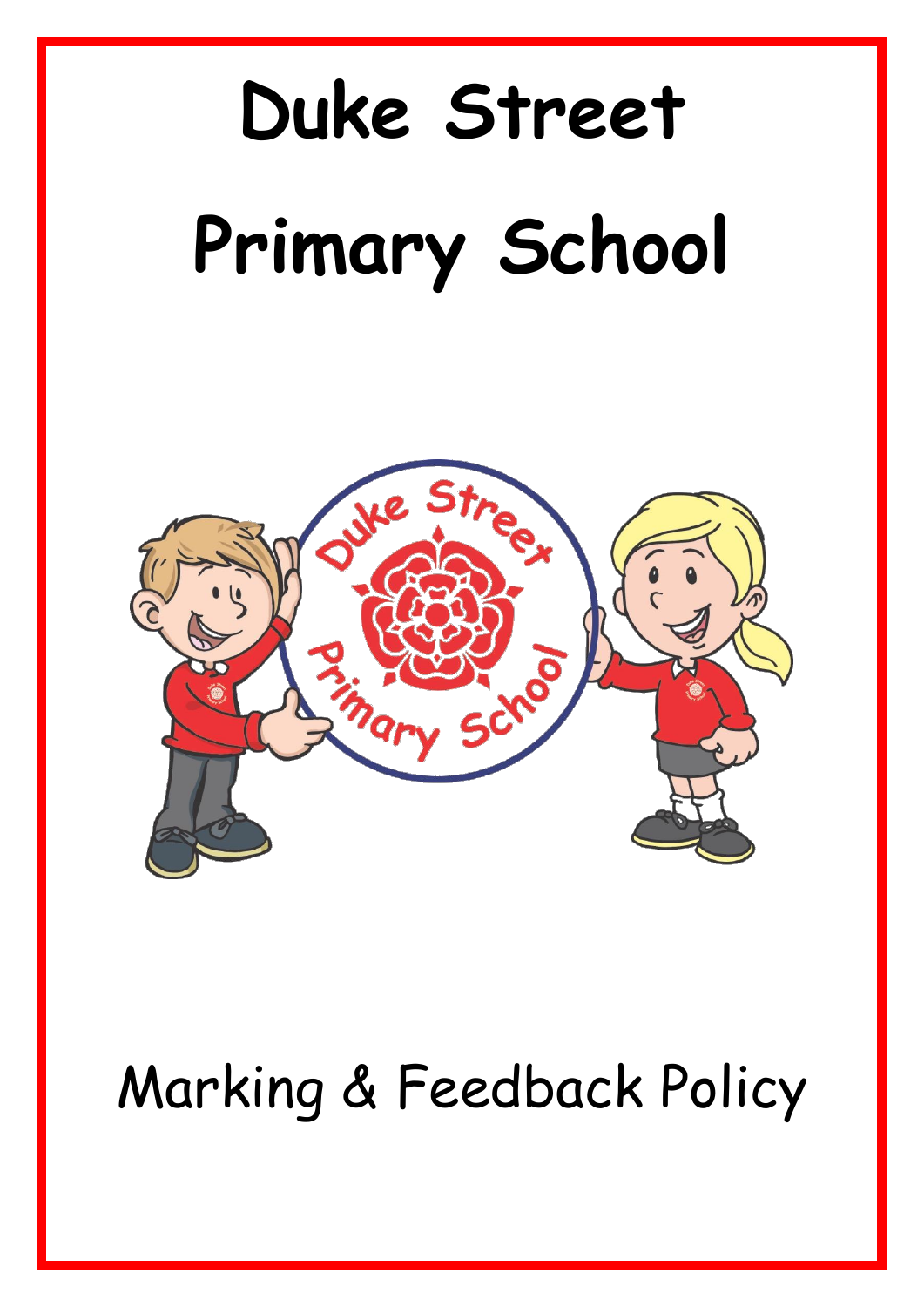#### **Feedback and Marking Policy**

#### **Introduction**

This policy aims to give all members of the school community clear guidance with regard the rationale, principles, strategies and expectations of effective feedback and marking at Duke Street Primary School.

#### **Rationale**

Duke Street Primary School is committed to providing relevant and timely feedback to pupils, both orally and in writing. Feedback and marking intends to serve the purposes of valuing pupils' learning, helping to diagnose areas for development or next steps, and evaluating how well the learning task has been understood. Feedback and marking should be a process of creating a dialogue with the learner, through which feedback can be exchanged and questions asked; the learner is actively involved in the process.

#### **At Duke Street Primary School, we aim to:**

- 1. Monitor, evaluate and review learners' current stages of progress, and identify their next steps for progress and improvement.
- 2. Give learners accurate feedback on their progress and achievement.
- 3. Promote a positive self-image for learners, in accordance with the school aims, and, through this, encourage them to value and take pride in their work.
- 4. Celebrate and reward learners' achievement, effort and progress.
- 5. Agree and set challenging targets for improvement
- 6. Standardise the marking procedures used throughout the school.
- 7. Enable learners to self-evaluate their work and take responsibility for setting their own targets.
- 8. Provide evidence for assessment, recording and reporting.
- 9. Reduce teacher's workload by ensuring marking is manageable yet meaningful.
- 10. Ensure work is marked regularly and promptly during or after completion, to allow effective and immediate feedback to be given. All work must be marked ahead of the next taught session.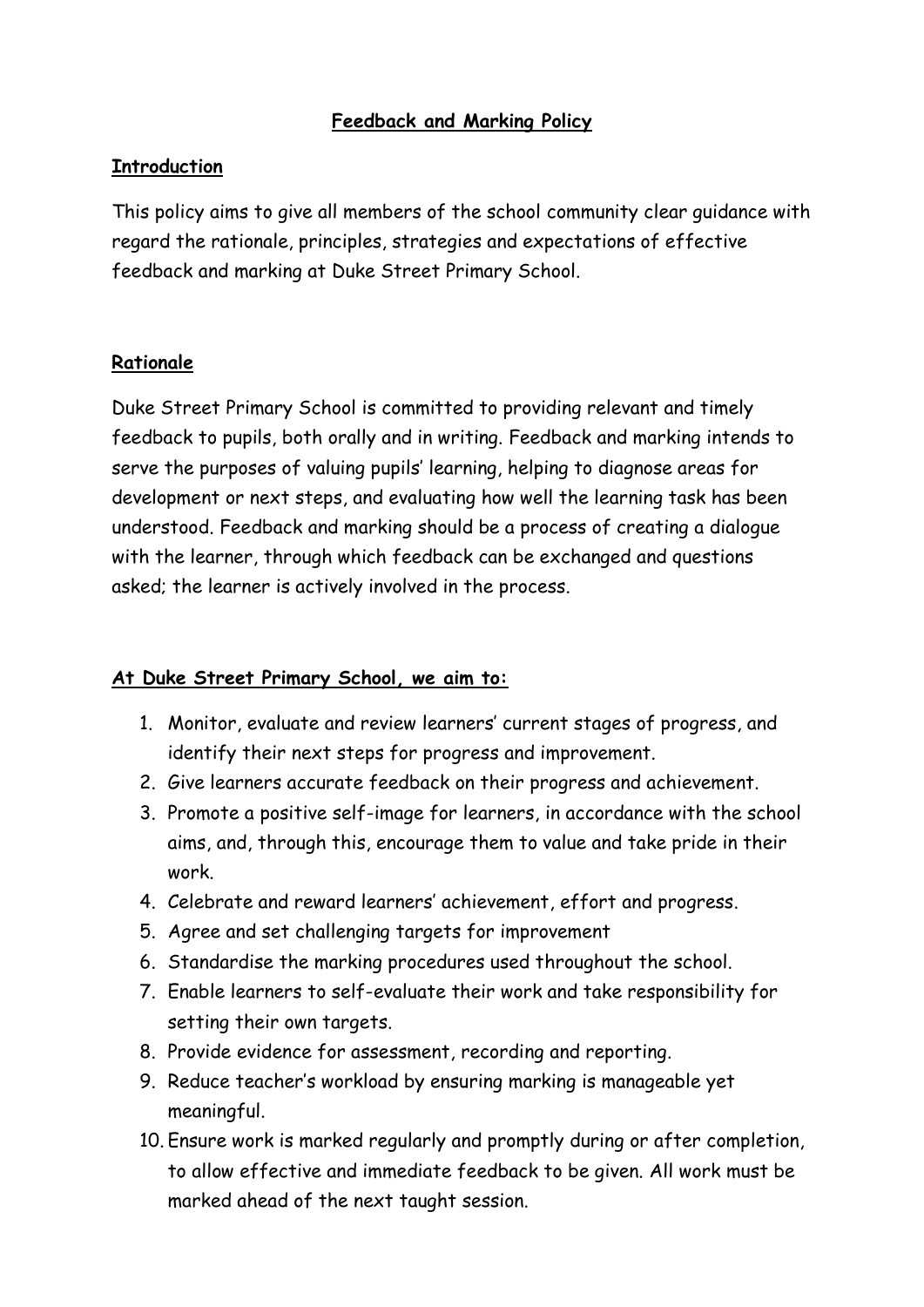#### **Strategies:**

- 1. Marking must be with red pen. Any next steps must be acknowledged in with a green tick.
- 2. Teacher's oral and written comments will provide clear and easily understood feedback and encouragement for learners.
- 3. Oral feedback should be given during lessons while the learners are engaged in the learning process.
- 4. Written feedback should be written in handwriting that is legible and a model for the child.
- 5. Oral and written feedback and marking will celebrate and reward success and let learners know what they need to do next to improve.
- 6. Feedback and marking will result in clear targets being agreed for improvement (Linked to ILPs, SEN children)
- 7. There will, whenever possible, be an opportunity for the child to participate in this process so that there is a shared perspective on feedback and marking, and target setting.
- 8. There will be consistency of approach through verbal and written marking across the school.
- 9. Stickers, smiley faces, stamps, house points and other tangible rewards could be used in addition to marking and feedback expectations to celebrate and encourage achievement and progress.
- 10. Response to feedback will be ongoing throughout the lesson and may continue in a progress group where needed (English and Maths).

#### **Outcomes**

Marking and feedback will be carried out professionally and learners will benefit from its high quality. It will be used to encourage and celebrate learners' achievement and progress. It will be used to underpin clear and accurate feedback to learners and parents. The marking policy will be reviewed on a regular basis by staff to ensure that it is effective and workable.

#### **Monitoring**

Marking and Feedback will be monitored termly by the Senior Leadership Team and Subject Leaders and will form part of our annual monitoring cycle on Formative Assessment and Assessment for Learning.

## **Review and Evaluation of the Policy**

The policy will be reviewed annually, to ensure it is kept in line with any curriculum changes that take place within the school or externally.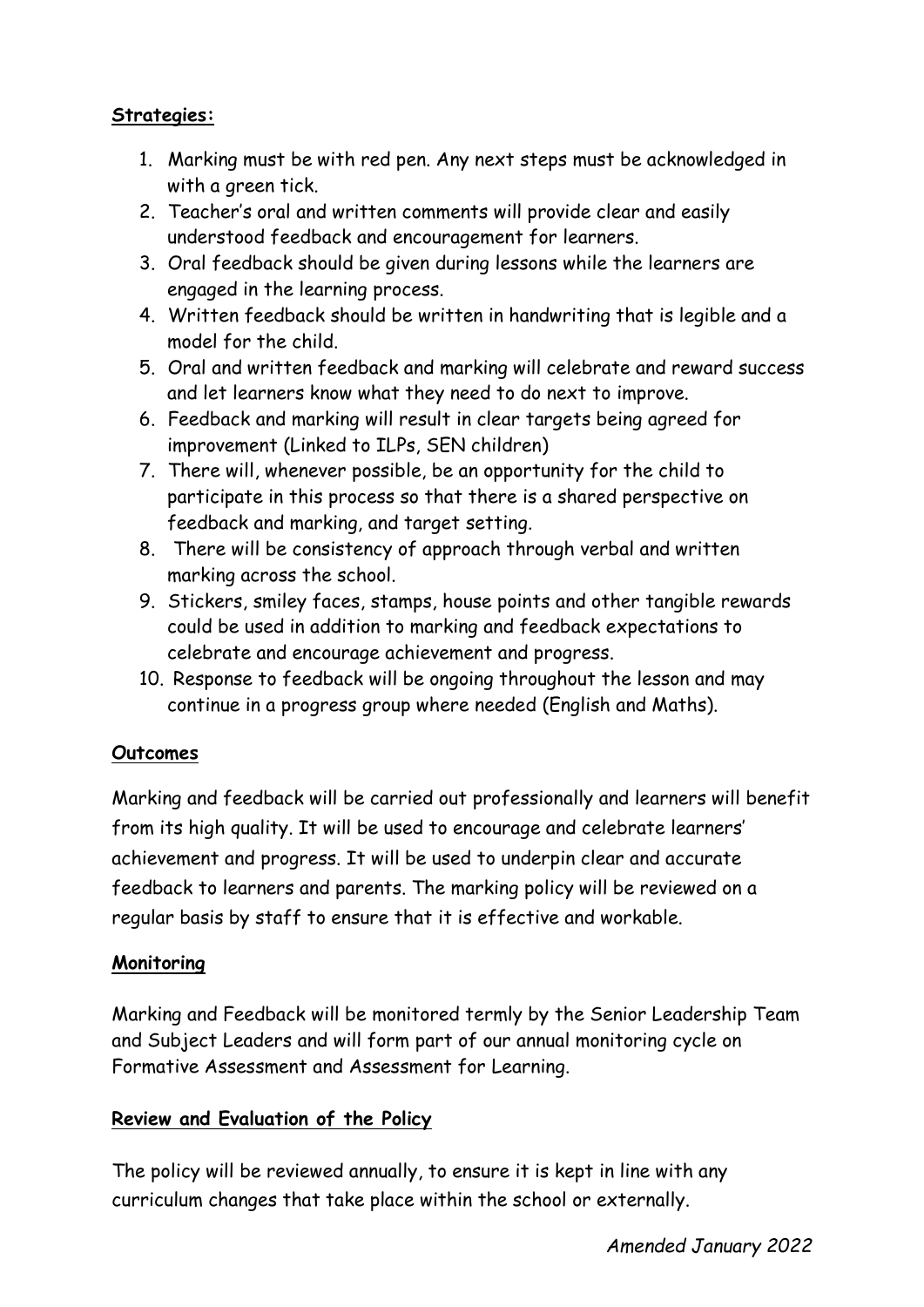#### **Appendix 1:**

#### **Marking & Feedback expectations**

During the lesson the class teacher and TA will circulate and provide oral feedback.

#### **Mathematics**

In mathematics, quality oral feedback and questioning should be ongoing within the lesson to scaffold and extend learning. 'Live' marking is encouraged throughout independent learning time to allow for misconceptions and errors to be addressed quickly by both class teachers and TAs. Through questioning, observations and active assessment they will adjust their teaching and groupings to ensure all children are making progress.

Daily progress groups should be used to provide additional teaching to address any children who despite oral feedback and live marking during lessons, have struggled to achieve the expected outcome. Deeper Learning tasks should be provided to any children who need extension.

#### **English**

In English, the class teachers will identify children who have not met the lesson's objective and will provide additional teaching and support in a progress group that day.

In the run up to a 'Polished Piece' of writing, there should be more detailed marking, with next steps, to support children in improving their work.

Editing should be used by both the teacher and pupils to improve their writing before producing the final piece. In depth self and peer assessments should be used to support the editing process (Appendix 3)

Triangle notations are used as a summative assessment at the end of the lesson (see below)

All children should receive one written next step during a unit (Topic, Science, French & RE). This should not be lengthy but could involve addressing a misconception or being set a challenge to apply learning in a different context.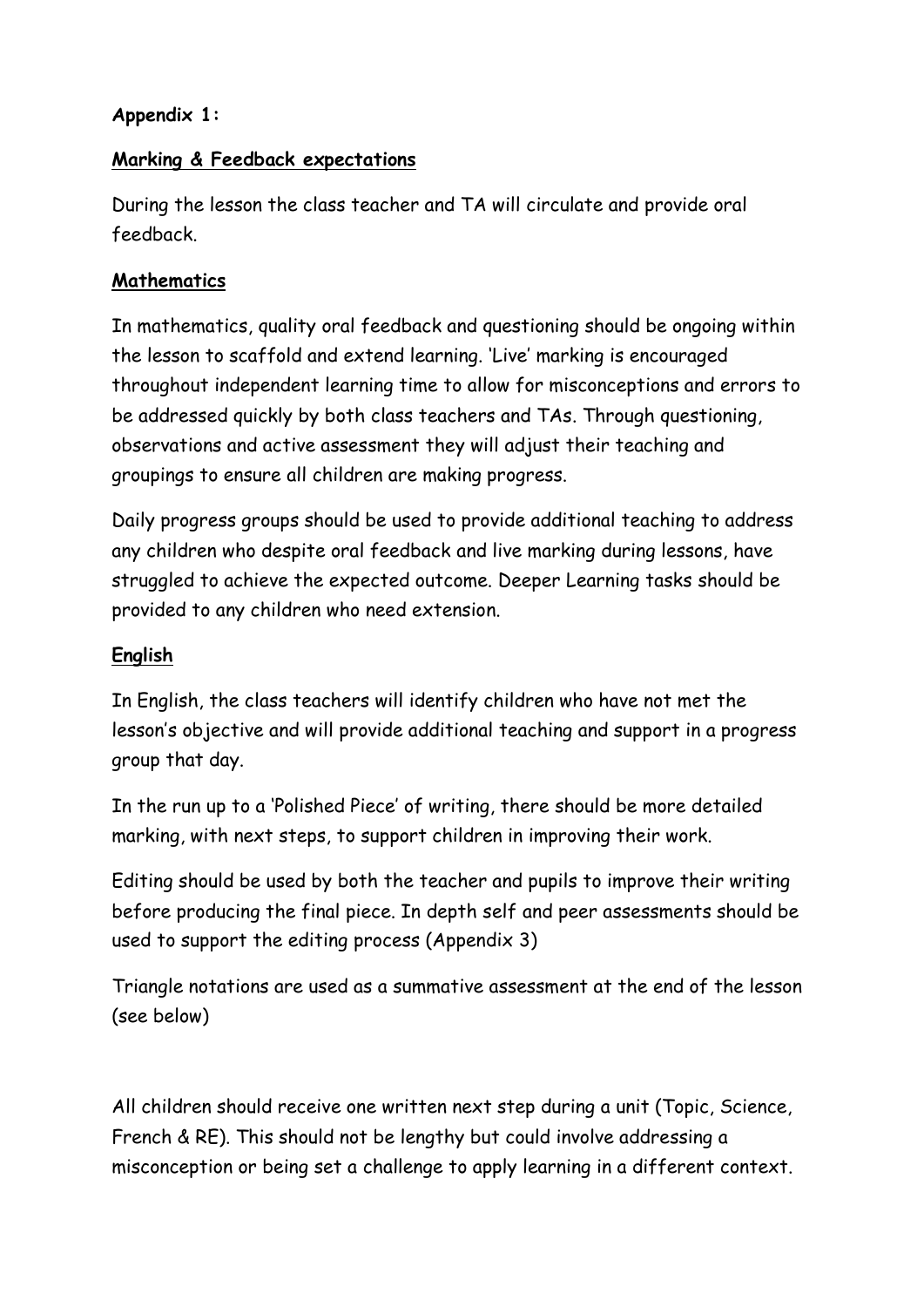Brief written daily praise and positive comments will be included which link to the TILA/daily objective and non-negotiables. This should focus on effort and progress rather than quantity.

| Daily Marking Mathematics                    |                                                                                                                                     |  |  |  |
|----------------------------------------------|-------------------------------------------------------------------------------------------------------------------------------------|--|--|--|
|                                              | TILA/Lesson Objective Fully achieved.                                                                                               |  |  |  |
|                                              | Children need to be moved on in next lesson.                                                                                        |  |  |  |
|                                              | Extension: Deeper Learning task provided to challenge, prove it or apply learning<br>within the lesson.                             |  |  |  |
|                                              | TILA/ Lesson Objective partially met following additional support in the lesson.                                                    |  |  |  |
|                                              | Children should be identified for targeted questioning during the next session                                                      |  |  |  |
|                                              | Follow Up: Teacher/TA to continue to monitor the next day.                                                                          |  |  |  |
| (PG)                                         | TILA/ Lesson Objective not achieved independently - Progress Group needed<br>before next session                                    |  |  |  |
| Focus:                                       | Teacher to take child or group for targeted intervention on focus area the<br>same day (Progress Group)                             |  |  |  |
| (Evidence of<br>Intervention work)           | Follow Up: Evidence of work completed with teacher in books/sheets during                                                           |  |  |  |
|                                              | progress group.                                                                                                                     |  |  |  |
| Daily Marking English                        |                                                                                                                                     |  |  |  |
|                                              | TILA/Lesson Objective Fully achieved.                                                                                               |  |  |  |
|                                              | Children need to be moved on in next lesson.                                                                                        |  |  |  |
|                                              | Follow Up: Teacher should provide further opportunities to allow children to<br>deepen their understanding of a particular skill/s. |  |  |  |
|                                              | TILA/ Lesson Objective partially met following additional support in the lesson.                                                    |  |  |  |
|                                              | Children should be identified for targeted questioning during the next session                                                      |  |  |  |
|                                              | Follow Up: Teacher/TA to continue to monitor the next day.                                                                          |  |  |  |
| (PG)                                         | TILA/ Lesson Objective not achieved independently - Progress Group needed<br>before next session                                    |  |  |  |
| Focus:<br>(Evidence of<br>Intervention work) | Teacher to take child or group for targeted intervention on focus area the<br>same day (Progress Group)                             |  |  |  |
|                                              | Follow Up: Evidence of work completed with teacher in books during progress<br>group.                                               |  |  |  |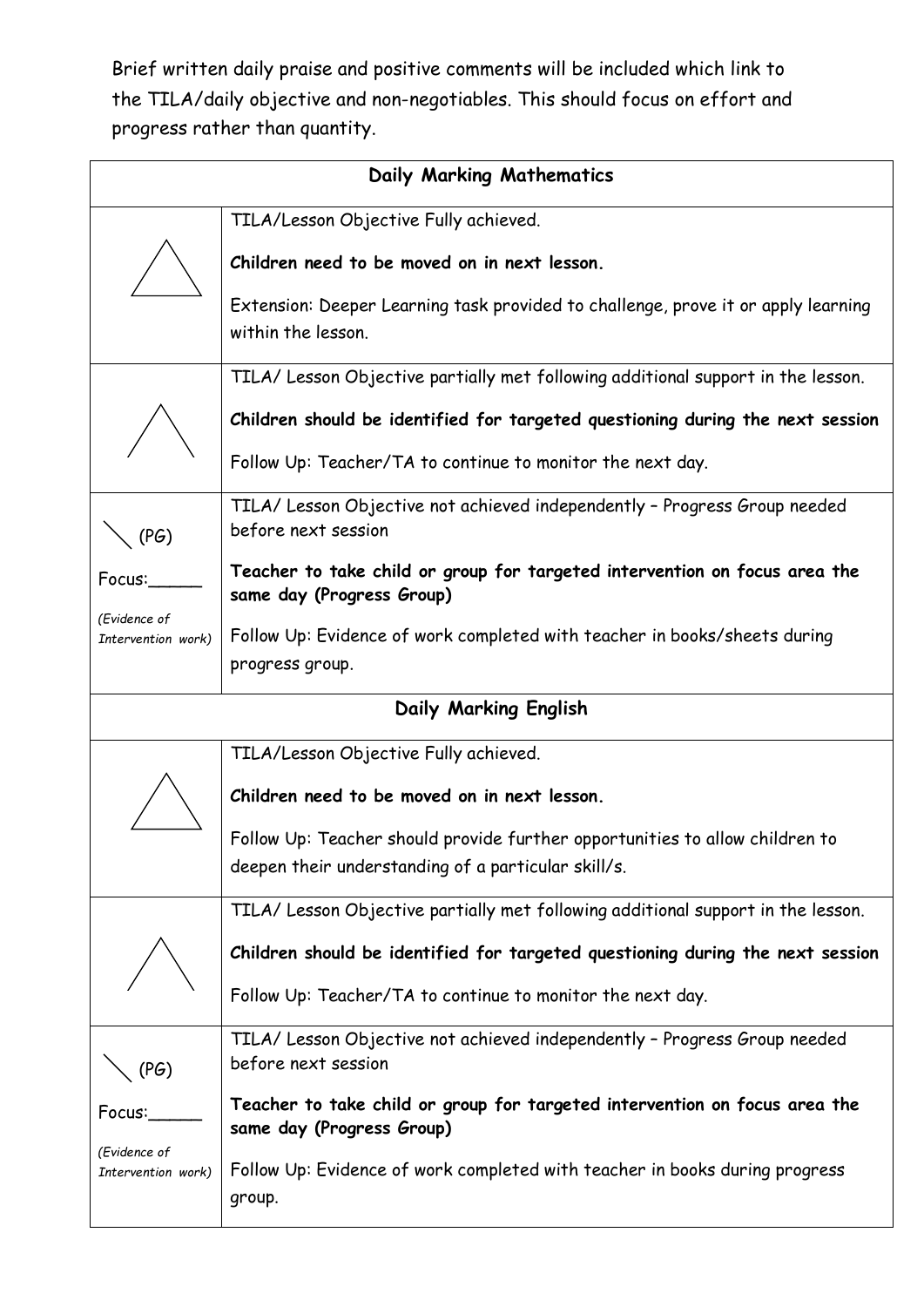Note: Children who are frequently receiving only 1 part of the triangle / should be considered for specific intervention to plug particular areas of need.

#### Other Areas of the Curriculum:

| Science, Topic & French |                                                                                                           |  |  |
|-------------------------|-----------------------------------------------------------------------------------------------------------|--|--|
|                         | TILA Fully achieved.                                                                                      |  |  |
|                         | Children need to be moved on in next lesson.                                                              |  |  |
|                         | Next Step: Challenge to be provided within the unit or                                                    |  |  |
|                         | 'Explain it' task to show greater depth.                                                                  |  |  |
|                         | TILA partially met.                                                                                       |  |  |
|                         | Children should be identified for targeted questioning<br>during next session. Guided group may be needed |  |  |
|                         | Next Step may be needed                                                                                   |  |  |
|                         | TILA not achieved - misconception to be addressed before                                                  |  |  |
|                         | next session through:                                                                                     |  |  |
|                         | TA/Teacher support<br>Peer Support                                                                        |  |  |
|                         | Independent next step                                                                                     |  |  |
|                         |                                                                                                           |  |  |

In RE, marking will include teacher comments which relate to effort due to the subject being based on personal meaning. The triangle notation and next steps are not appropriate.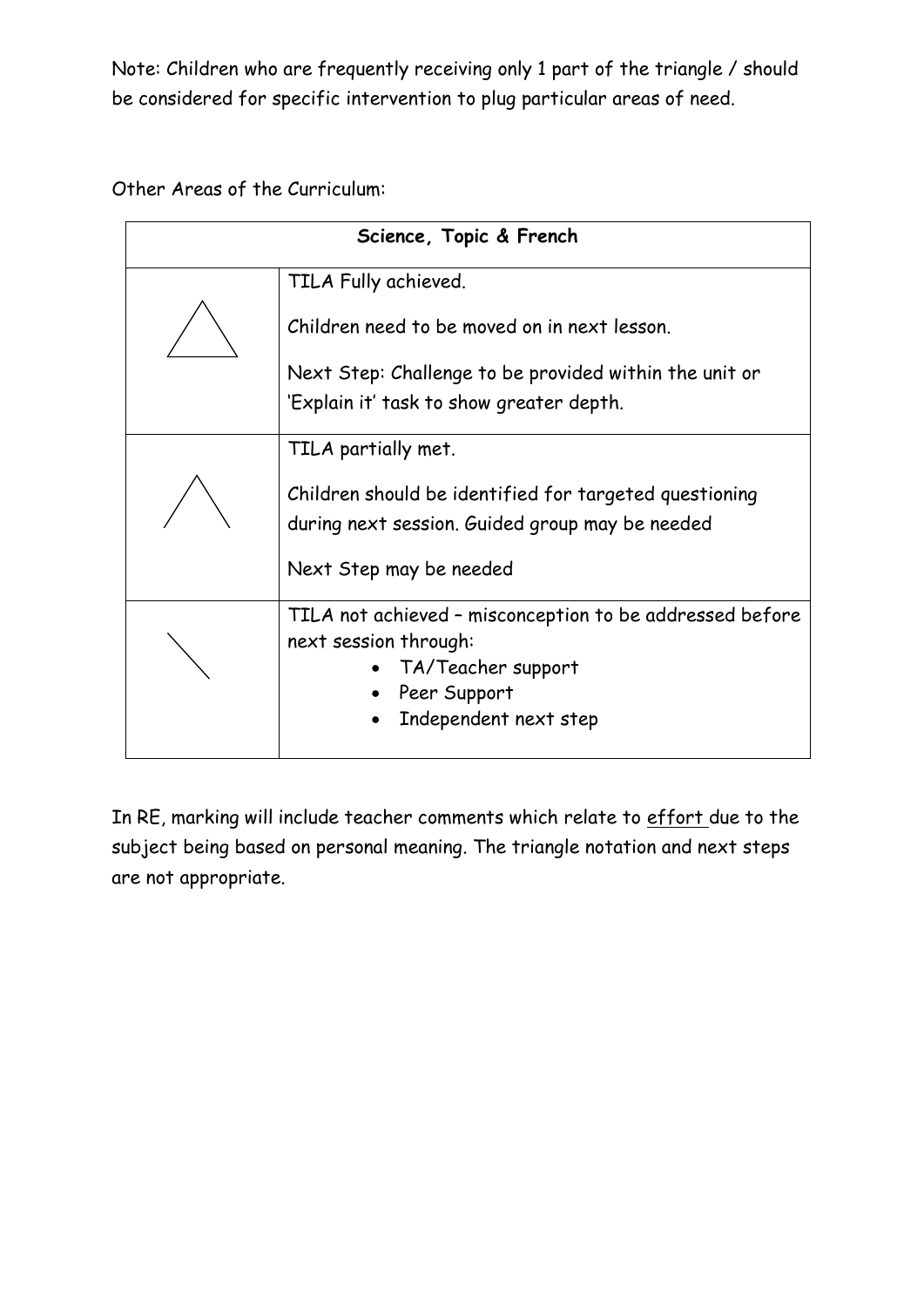# **Appendix 2: Additional Marking Codes**

| Symbol                                                        | Meaning                                                                       |  |  |  |  |
|---------------------------------------------------------------|-------------------------------------------------------------------------------|--|--|--|--|
| <b>SP</b>                                                     | Spelling mistake                                                              |  |  |  |  |
|                                                               | Missing capital letter/punctuation                                            |  |  |  |  |
| $\prime$                                                      | Leave a finger space                                                          |  |  |  |  |
| $\frac{1}{2}$                                                 | New paragraph                                                                 |  |  |  |  |
| $\star$                                                       | Need to look at this again                                                    |  |  |  |  |
|                                                               | Correct                                                                       |  |  |  |  |
|                                                               | <b>Incorrect</b>                                                              |  |  |  |  |
| ?                                                             | This is not clear                                                             |  |  |  |  |
| ( )                                                           | Leave this out                                                                |  |  |  |  |
| Date? / TILA?                                                 | No date / TILA on work                                                        |  |  |  |  |
| Abbreviations:                                                |                                                                               |  |  |  |  |
| $\boldsymbol{\mathsf{G}}\to\boldsymbol{\mathsf{Guided}}$ work | $ST \rightarrow$ Supply Teacher $I \rightarrow$ Independent work              |  |  |  |  |
| $OF \rightarrow$ Oral Feedback                                | $PG \rightarrow Progress Group$<br>$\mathsf{NS}\rightarrow\mathsf{Next}$ Step |  |  |  |  |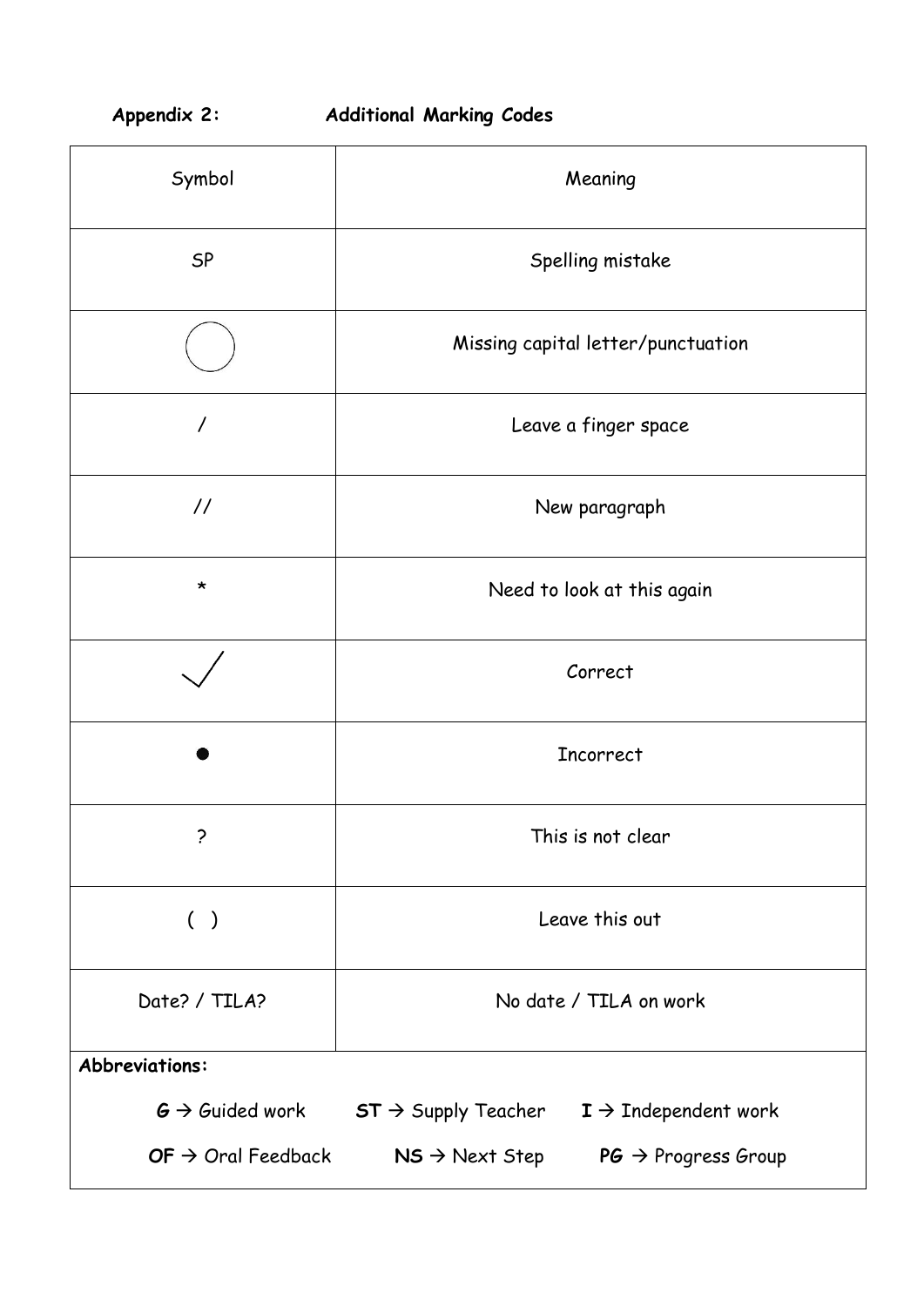The above marking codes are to be used at the class teacher's discretion and when appropriate.

#### **Appendix 3 Polished Pieces (English)**

#### **Building up to a polished piece of writing:**

 $\triangle \land \setminus$  to continue as above.

Next steps to occur (2 times minimum) to move writing on and support editing.

**Eg:** NS – Could you use adjectives in this \* paragraph?

The polished piece will then be used as assessment evidence. Class teachers will highlight work to show when key objectives have been met.

| <b>My Friend's Comment Card</b>               |                            | Self-assessment   |  |
|-----------------------------------------------|----------------------------|-------------------|--|
| Have they included all of<br>the WILF?        | Have I included all of the | success criteria? |  |
| One thing they have done<br>well              | One thing I have done well |                   |  |
| How could they improve<br>this piece of work? | How could I improve this   | plece of work?    |  |
| Presentation out of 10?                       |                            | Effort out of 10? |  |

Opportunities for children to assess their own work or the work of a peer in more detail should be created during a unit of work. This will support pupil editing and improvement ahead of a polished piece.

In-depth self and peer assessment will take the form of a comment card (see above) with reference to the WILF. Marking ladders may be used as part of this process and should to be included in books. In Key Stage 1, self and peer assessment will relate more to the non-negotiables.